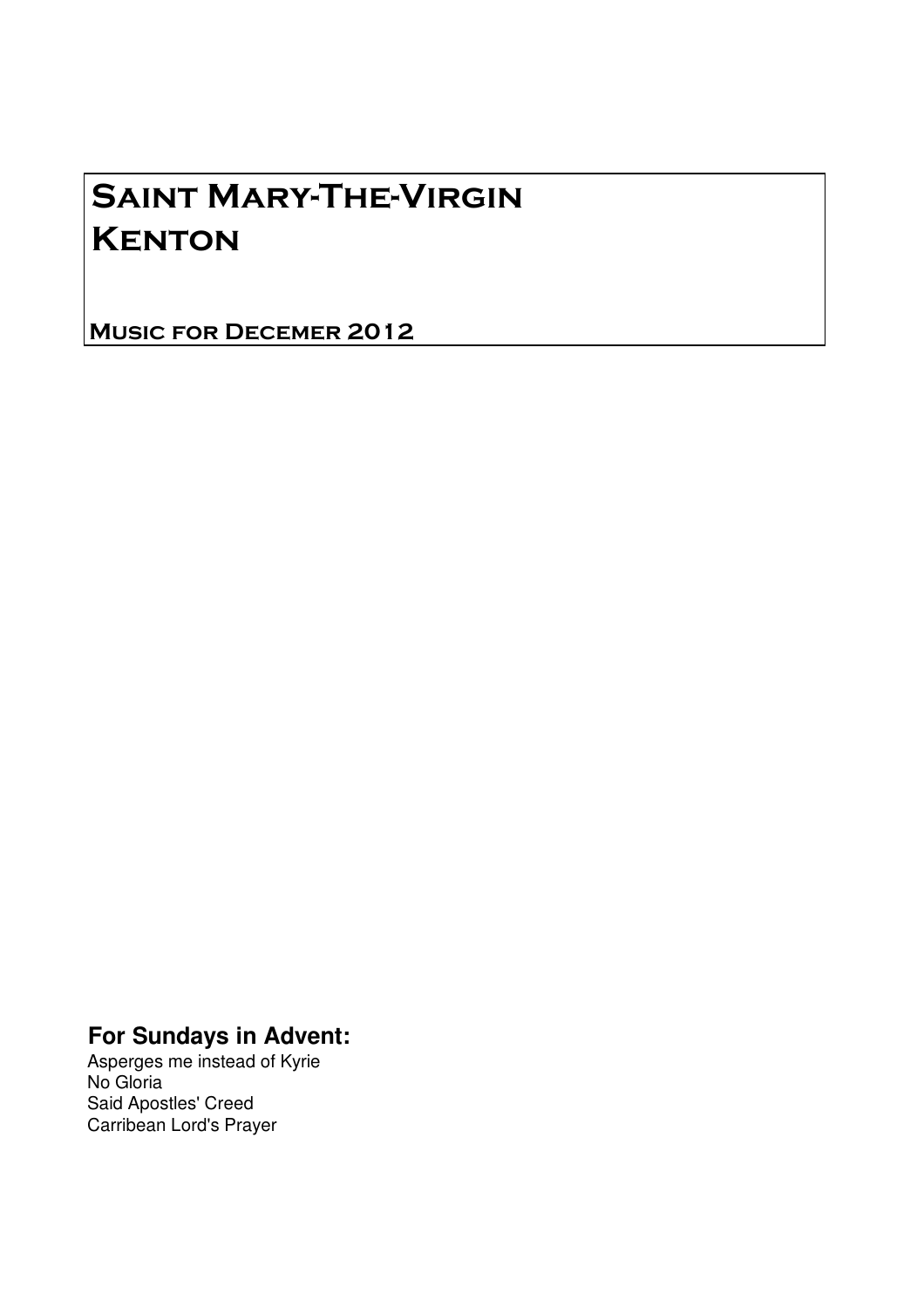#### **2nd December Advent Sunday**

Recessional 9 Lo he comes

Introit 501 Advent Prose Responsorial Psalm Page 158 ; First setting Gradual 5 Hark! a herald voice is calling Offertory 295 Let all mortal flesh keep silence Communion 308 Thee we adore

Setting S, B, A: Belmont Mass

At communion Keep watch with me

#### **7th December Eve of the Immaculate Conception**

| Introit                   | CH <sub>293</sub> | I'll sing a hymn to Mary                            |
|---------------------------|-------------------|-----------------------------------------------------|
| <b>Responsorial Psalm</b> |                   | <b>SHEET</b>                                        |
| Gradual                   | CH <sub>263</sub> | Holy Virgin by God's decree                         |
| Offertory                 |                   | CH483 (tNEH49) Mary Immaculate, Star of the morning |
| Communion                 | <b>CH496</b>      | My God and is thy table spread                      |
| Recessional               | CH62              | Ave Maria, O maiden, O mother                       |
|                           | Setting           | Merbecke                                            |

At communion -

#### **9th December Advent II**

| Introit                   | <b>SHEET</b> | O faith of England              |
|---------------------------|--------------|---------------------------------|
| <b>Responsorial Psalm</b> |              | Page 159; First setting         |
| Gradual                   | 499          | Thy kingdom come, O God         |
| Offertory                 |              | Hills of the North              |
| Communion                 | 307          | <b>Sweet Sacrament Divine</b>   |
| Recessional               | 3            | Come, thou long expected Jesus  |
|                           | Setting      | S, B, A - St Ralph Sherwin Mass |

At communion Adam and Christ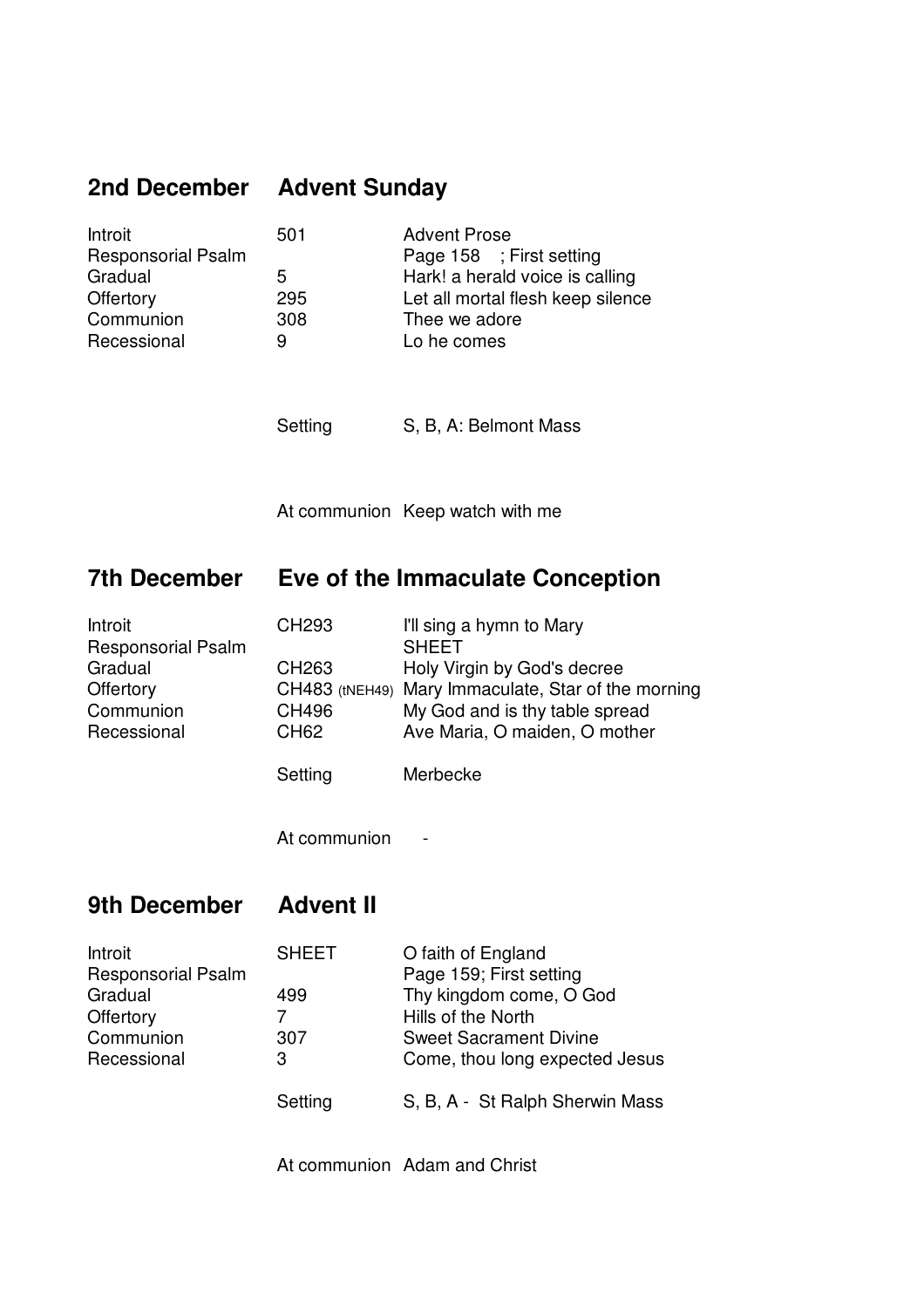### **16th December Advent III**

| Introit                   | 14 (t341) | The Advent of our God           |
|---------------------------|-----------|---------------------------------|
| <b>Responsorial Psalm</b> |           | Page 160; First setting         |
| Gradual                   | 12        | On Jordan's bank                |
| Offertory                 | 495       | God is working his purpose out  |
| Communion                 | 305       | Soul of my Saviour              |
| Recessional               | 6         | Hark, the glad sound            |
|                           |           |                                 |
|                           | Setting   | S, B, A - St Ralph Sherwin Mass |
|                           |           |                                 |

At communion An upper room

# **23rd December Advent IV**

| Introit                   | 501 | <b>Advent Prose</b>             |
|---------------------------|-----|---------------------------------|
| <b>Responsorial Psalm</b> |     | Page 161; First setting         |
| Gradual                   | 186 | Tell out my soul                |
| Offertory                 | 11  | Veni Emmanuel                   |
| Communion                 | 187 | Virgin born, we bow before thee |
| Recessional               | 10  | Long ago prophets knew          |

| Setting | K - Gregory Murray     |  |
|---------|------------------------|--|
|         | S, B, A - Belmont Mass |  |

At communion The Angel Gabriel

## **24th December Midnight Mass**

| 34      | One in Royal              |
|---------|---------------------------|
|         | First setting             |
| 42      | While shepherds watched   |
| 32      | O little town             |
|         |                           |
| 40      | What child is this?       |
| 30      | O come, all ye faithful   |
| Setting | K - Gregory Murray        |
|         | G - Lourdes               |
|         | S, B, A - Shaw            |
|         |                           |
|         | At communion Silent Night |